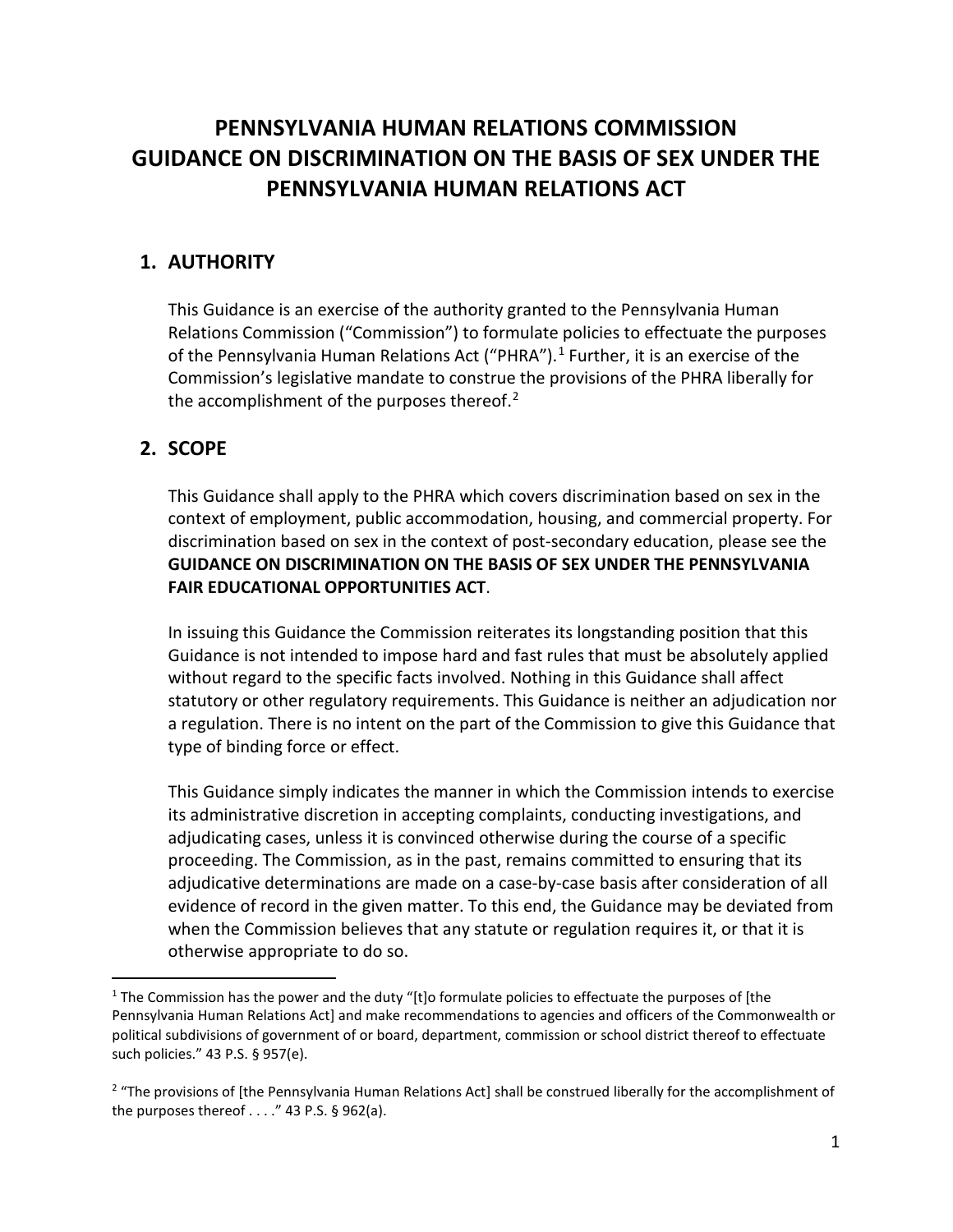The Guidance may not be cited as binding legal authority for any Commission ruling, adjudication, or other legally binding action. The rationales set forth in this Guidance may be cited as the basis for Commission action only to the extent the Commission believes the rationale is valid in the context of the specific proceeding.

## **3. PURPOSE**

The purpose of this Guidance is to provide clarity to all Pennsylvanians regarding their civil right "to obtain employment for which [they are] qualified, and to obtain all the accommodations, advantages, facilities, and privileges of any public accommodation and of any housing accommodation and commercial property without discrimination because of  $\dots$  sex" as declared in the PHRA. $^3$ 

#### **4. NECESSITY**

"Sex" as a protected class is undefined under the PHRA. The question has arisen over whether sex discrimination under the PHRA includes discrimination based on sexual orientation, transgender identity, gender transition, gender identity, and gender expression. Pennsylvania courts have consistently held that the PHRA is to be interpreted consistently with federal anti-discrimination law.<sup>4</sup> Accordingly, upon review of the evolving case law of interpretations of discrimination "because of . . . sex" under Title VII and the Fair Housing Act, the Commission has set forth the following Guidance to clarify, for purposes of persons filing complaints alleging discrimination, how the Commission will interpret "sex" as one of the protected classes under the PHRA.

#### **5. DEFINITIONS**

The following words and terms, when used in this Guidance, have the following meanings, unless the context clearly indicates otherwise:

(a) Sex assigned at birth – The assignment and classification of individuals at birth, including but not limited to male, female, or intersex and the related physical differences between the sexes, such as pregnancy.<sup>5</sup>

j

<sup>3</sup> 43 P.S. § 953.

<sup>&</sup>lt;sup>4</sup> Chmill v. City of Pittsburgh, 412 A.2d 860 (Pa. 1980). <u>Imler v. Hollidays burg Am. Legion Ambulance Serv.</u>, 731 A2d 173 (Pa. Super. Ct. 1999). Fogelman v. Mercy Hosp., Inc., 283 F.3d 561 (3d Cir. 2002). Taylor v. Pheonixville School District, 184 F3d 296 (3d Cir. 1999).

 $5$  16 Pa. Code §§ 41.1 – 51.61.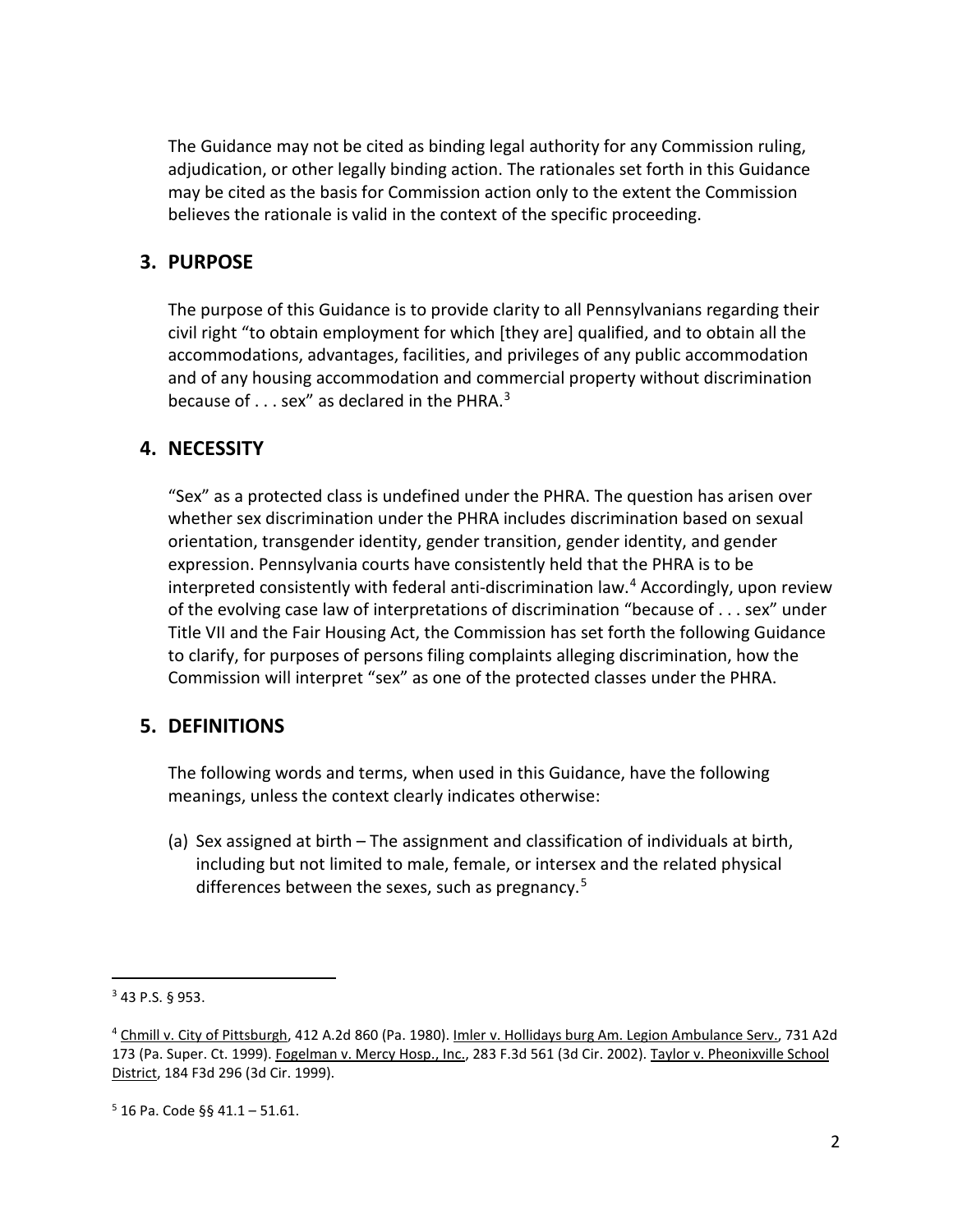- (b) Sexual Orientation An inherent or immutable enduring emotional, romantic, or sexual attraction to other people, including but not limited to: heterosexual, homosexual, and bisexual.
- (c) Gender Identity One's innermost concept of self as male, female, a blend of both or neither. How individuals perceive themselves and what they call themselves. One's gender identity can be the same or different from their sex assigned at birth.
- (d) Gender Expression External appearance of one's gender identity, usually expressed through behavior, clothing, haircut or voice, and which may or may not conform to socially defined behaviors and characteristics typically associated with being either masculine or feminine.
- (e) Gender transition The process by which some people strive to more closely align their internal knowledge of gender with its outward appearance. Some people socially transition, whereby they might begin dressing, using names and pronouns and/or be socially recognized as another gender. Others undergo physical transitions in which they modify their bodies through medical interventions.
- (f) Transgender An umbrella term for people whose gender identity and/or expression is different from cultural expectations based on the sex they were assigned at birth. Being transgender does not imply any specific sexual orientation.

# **6. GUIDANCE**

The term "sex" under the PHRA may refer to sex assigned at birth, sexual orientation, transgender identity, gender transition, gender identity, and/or gender expression depending on the individual facts of the case.

The prohibitions contained in the PHRA and related case law against discrimination on the basis of sex, in all areas of jurisdiction where sex is a protected class, prohibit discrimination on the basis of sex assigned at birth, sexual orientation, transgender identity, gender transition, gender identity, and gender expression.

The Commission will accept for filing sex discrimination complaints arising out of the complainant's sex assigned at birth, sexual orientation, transgender identity, gender transition, gender identity, and gender expression using any and all legal theories available depending on the facts of the individual case.

Discrimination complaints identifying "sex" as the protected class and specifying allegations related to sex assigned at birth, sexual orientation, transgender identity, gender transition, gender identity, and gender expression will be evaluated on a case by case basis throughout the Commission's filing, investigation, and adjudication processes.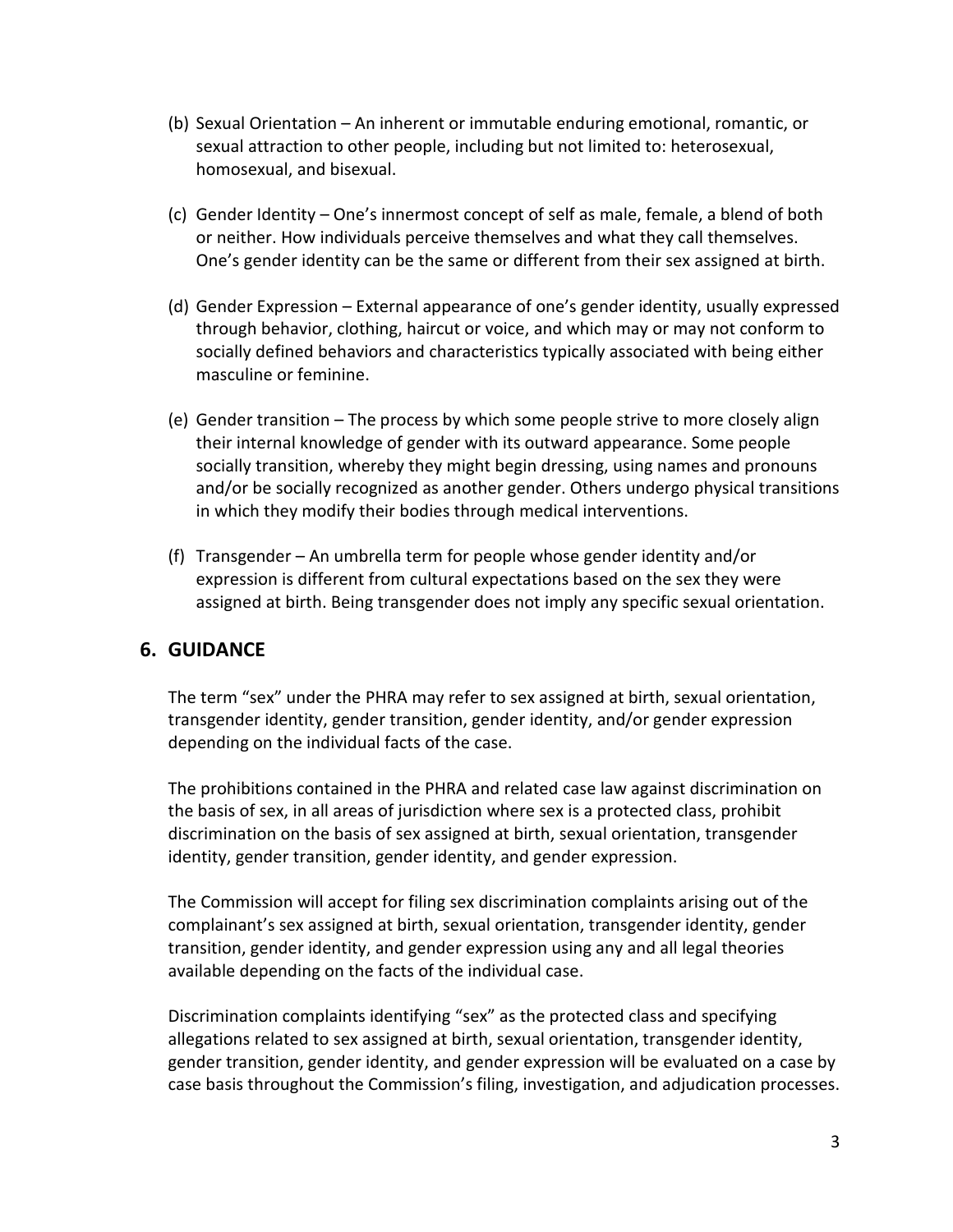Accepting a sex discrimination complaint arising out of complainant's sex assigned at birth, sexual orientation, transgender identity, gender transition, gender identity, or gender expression for filing does not constitute a finding on the part of the Commission that the alleged actions of the respondent were unlawfully discriminatory and motivated by the complainant's sex. Accepting a complaint simply means that for the purposes of filing, the Commission has accepted the complainant's claim that given the specific facts of their case the respondent may have engaged in unlawful discrimination because of sex. Accordingly, under the PHRA an investigation to uncover whether there is probable cause to support complainant's allegations is required.

All defenses to discrimination complaints based on sex contained in the PHRA $6$  and related case law in all areas of jurisdiction where sex is a protected class, are also defenses to complaints of discrimination on the basis of sex assigned at birth, sexual orientation, transgender identity, gender transition, gender identity, and gender expression. Further, respondents who believe that enforcement of the PHRA against

<sup>6</sup> Including, but not limited to:

j

- The term 'EMPLOYER' . . . does not include religious, fraternal, charitable, or sectarian corporations or associations, except such corporations or associations supported, in whole or in part, by governmental appropriations." 43 P.S. § 954(b).
- The term 'PUBLIC ACCOMMODATION, RESORT OR AMUSEMENT' . . . shall not include any accommodations which are in their nature distinctly private." 43 P.S. § 954 (l).
- "[I]t shall not be an unlawful employment practice for a religious corporation or association to hire or employ on the basis of sex in those certain instances where sex is a bon fide occupational qualification because of the religious beliefs, practices, or observances of the corporation, or association." 43 P.S. § 955(a).
- With regard to the unlawful housing discrimination provisions found at 43 P.S. § 955(h):

Nothing in this clause shall bar any religious or denominational institution or organization or any charitable or educational organization or any bona fide private or fraternal organization from giving preference to persons of the same religion or denomination or to members of such private or fraternal organization or from making such selection as is calculated by such organization to promote the religious principles or the aims, purposes or fraternal principles for which it is established or maintained. Nor shall it apply to the rental of rooms in a landlord-occupied rooming house with a common entrance, nor with respect to discrimination based on sex, the advertising, rental or leasing of housing accommodations in a singlesex dormitory or rooms in one's personal residence in which common living areas are shared.

43 P.S. § 955(h)(10).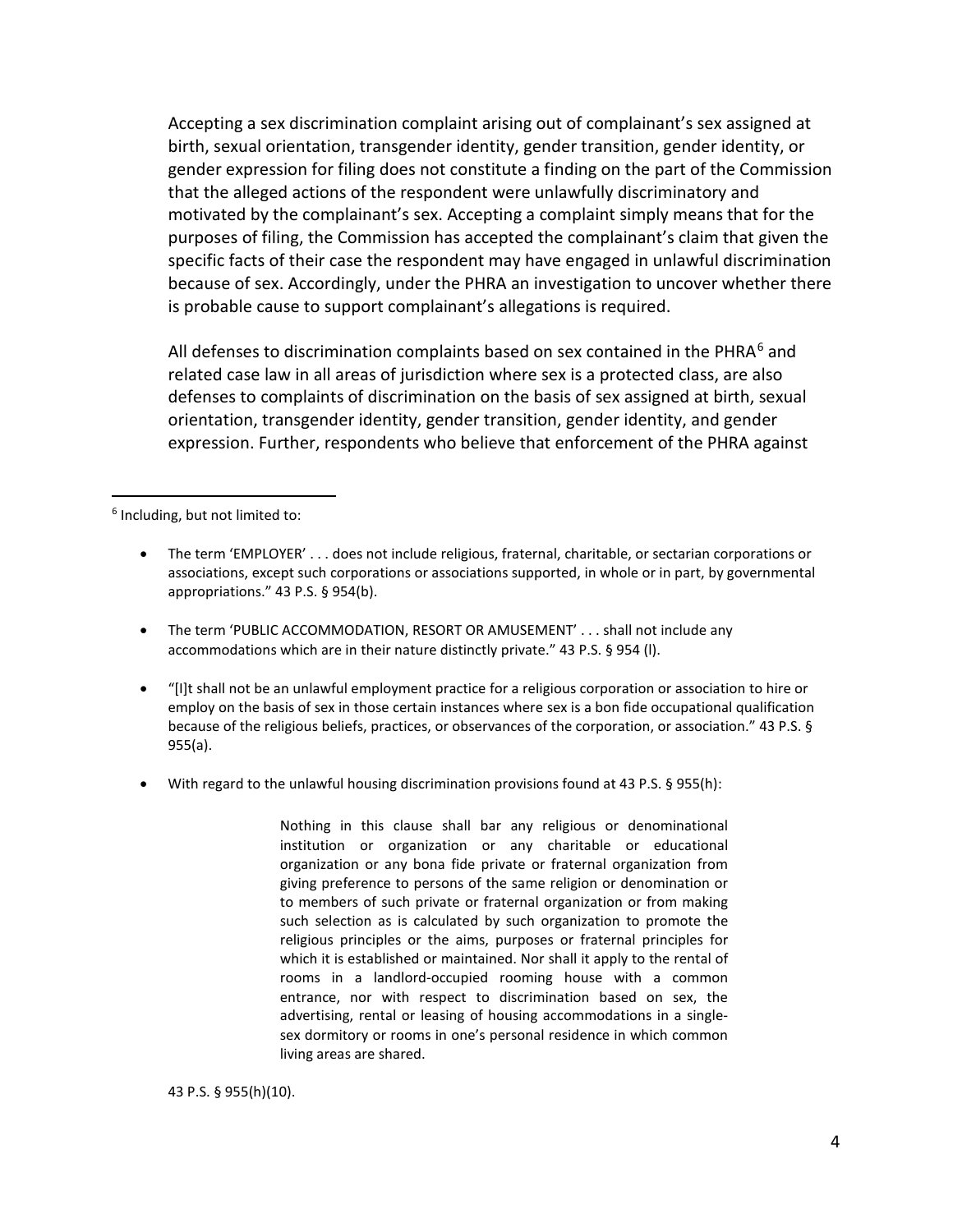them would violate their free exercise of religion, they are free to avail themselves of the protections found within the Religious Freedom Protection Act ("RFPA").<sup>7</sup>

The RFPA states that "an agency shall not substantially burden a person's free exercise of religion, including any burden which results from a rule of general applicability."<sup>8</sup> Respondents may assert a violation of the RFPA against the Commission "as a claim or defense in any judicial or administrative proceeding."<sup>9</sup> If the respondent is able to prove "by clear and convincing evidence, that [their] free exercise of religion has been burdened or likely will be burdened in violation of [the RFPA], a court may award the person such declaratory or injunctive relief as may be appropriate."<sup>10</sup>

To seek relief under the RFPA at Commonwealth Court, $11$  a respondent must provide written notice to the Commission by certified mail, return receipt requested, at least 30 days prior to bringing the action.<sup>12</sup> This notice must inform the Commission that:

- (1) The person's free exercise of religion has been or is about to be substantially burdened by an exercise of the agency's governmental authority.
- (2) A description of the act or refusal to act which has burdened or will burden the person's free exercise of religion.
- (3) The manner in which the exercise of the governmental authority burdens the person's free exercise of religion.<sup>13</sup>

Notice is not required in any of the following scenarios:

j

<sup>9</sup> 71 P.S. § 2405(a).

<sup>10</sup> 71 P.S. § 2405(f).

 $11$  "A person alleging a violation of section 4 by a Commonwealth agency may bring an action in Commonwealth Court in accordance with this section and the applicable rules of court." 71 P.S. § 2405(e).

<sup>12</sup> 71 P.S. § 2405(b).

<sup>13</sup> *Id*.

<sup>7</sup> 71 P.S. §§ 2401-2407.

<sup>8</sup> 71 P.S. § 2404(a). The RFPA does provide an exception to this general rule, specifically "An agency may substantially burden a person's free exercise of religion if the agency proves, by a preponderance of the evidence, that the burden is all of the following: (1) In furtherance of a compelling interest of the agency. (2) The least restrictive means of furthering the compelling interest." 71 P.S. § 2404(b).